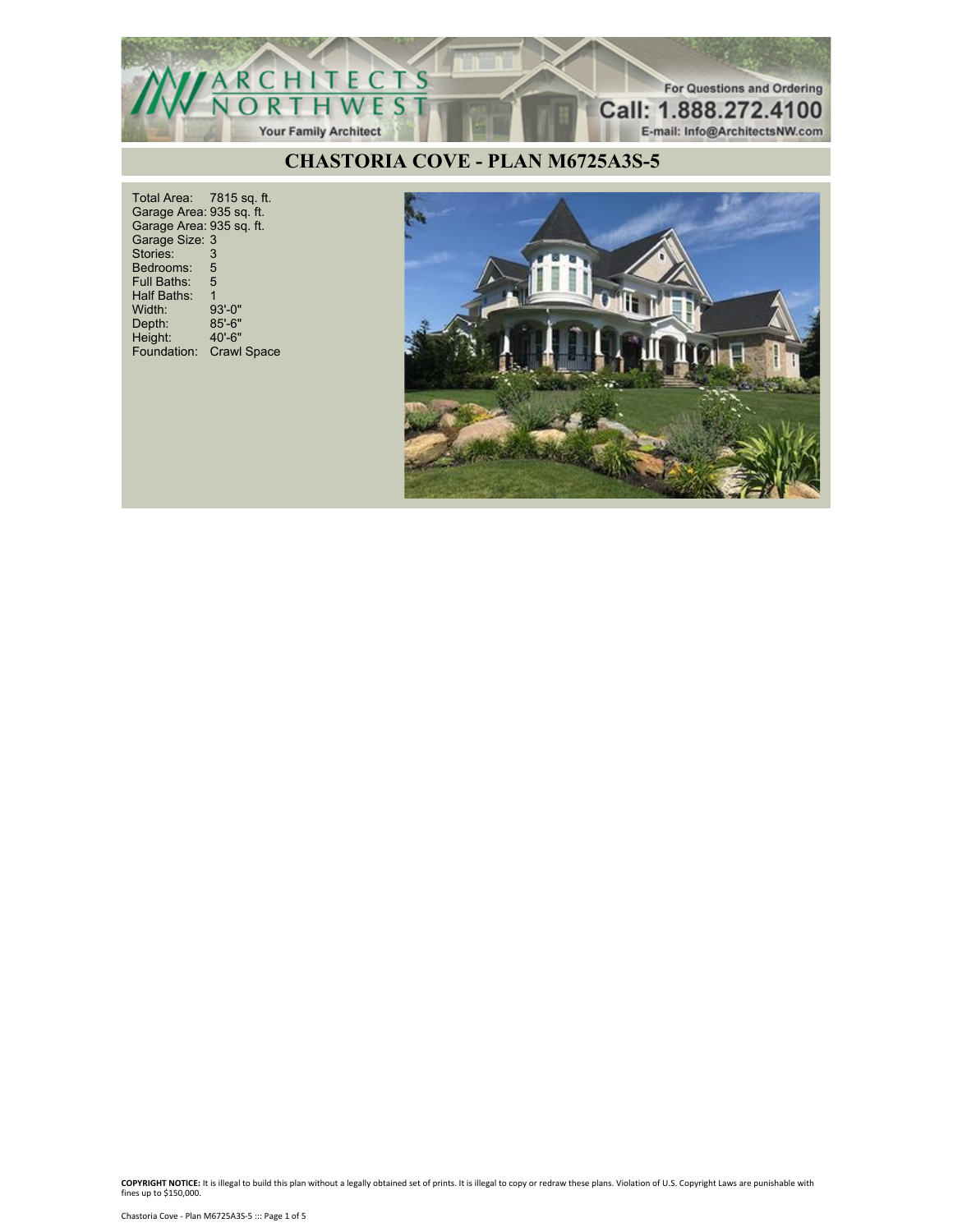

**MAIN FLOOR**

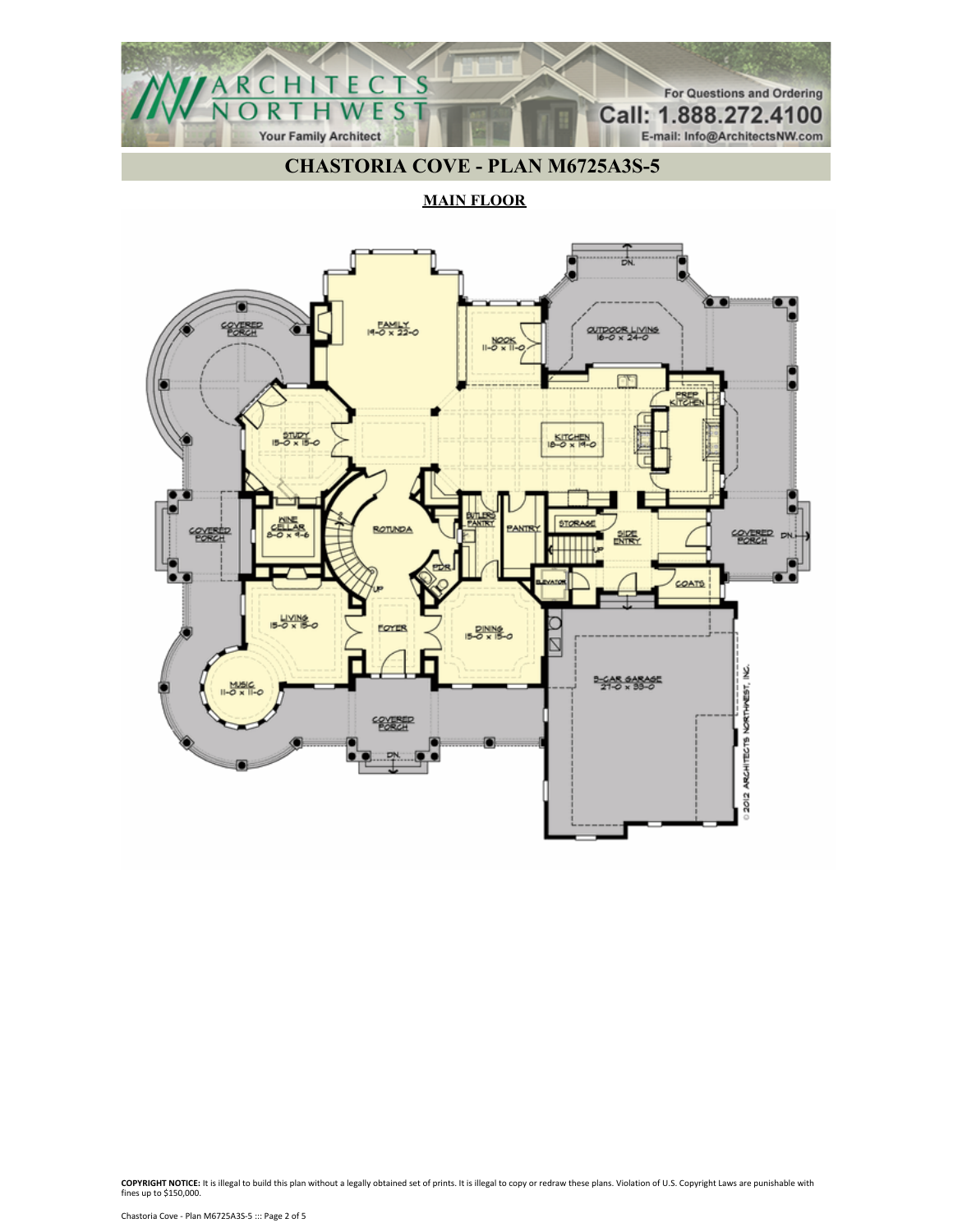

**UPPER FLOOR**

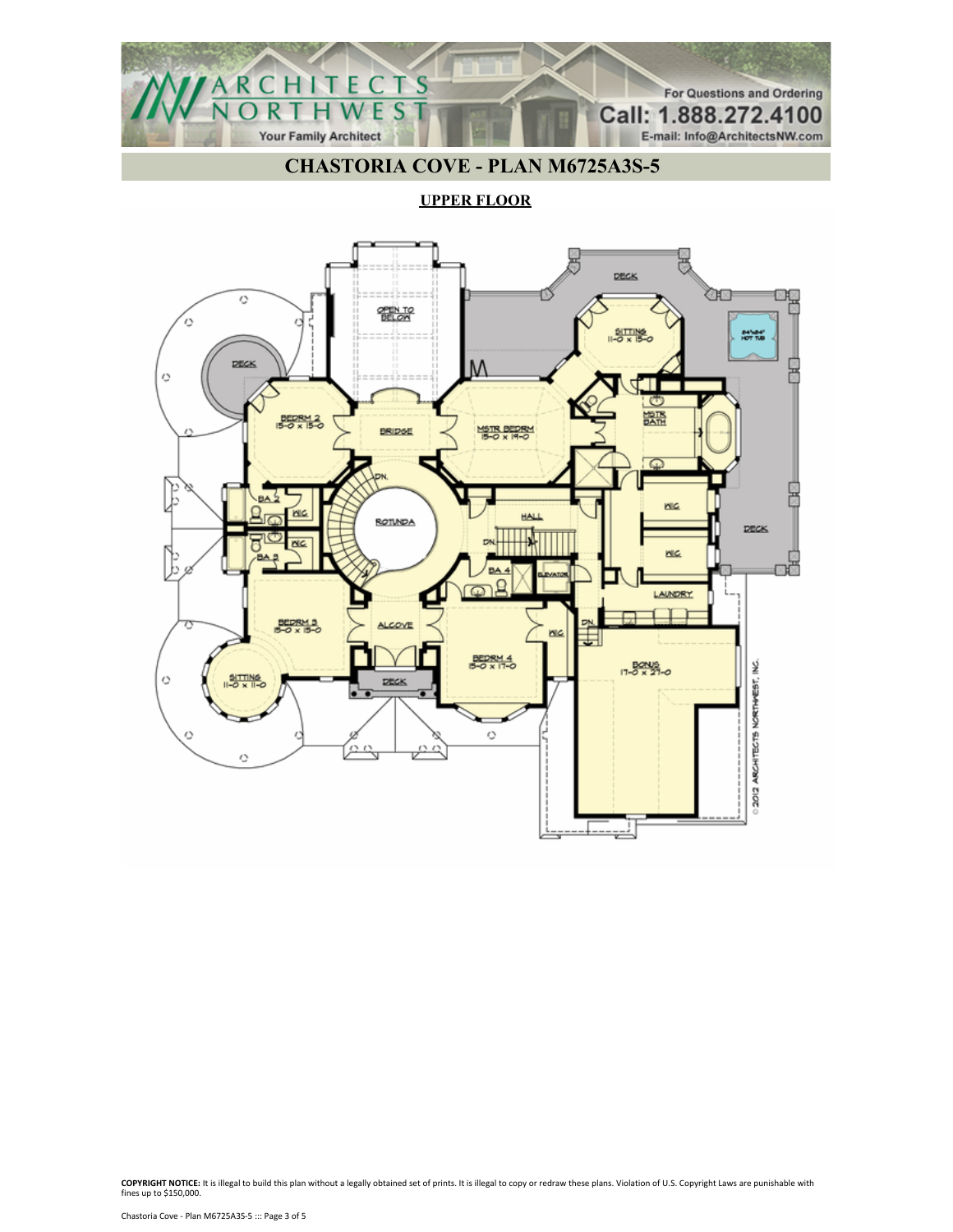

**THIRD FLOOR**